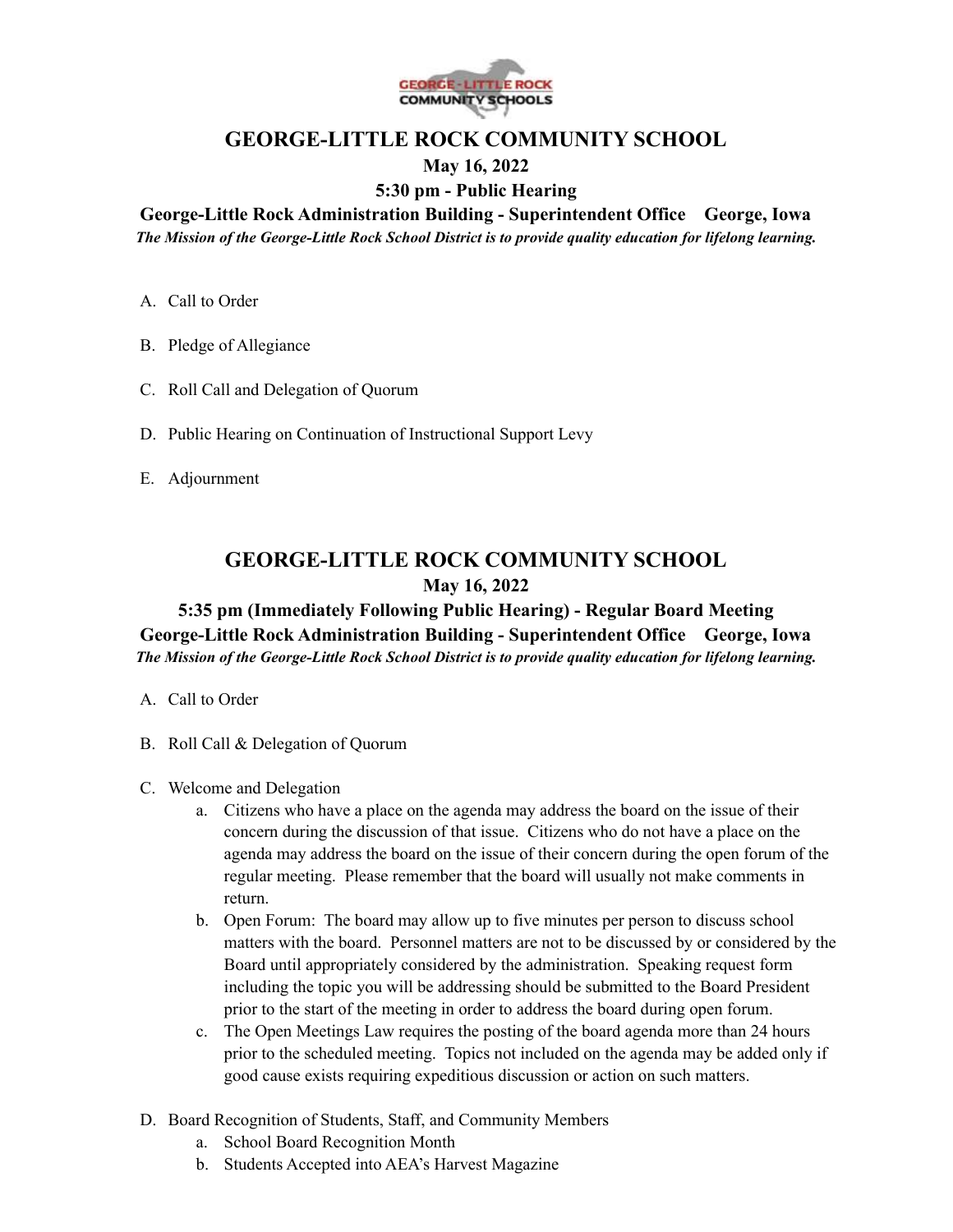- c. Music Department Small Group & Large Group Contests
- d. Spring Sports
- e. Frontier Bank & Security Savings Bank National History Day Contest Donation
- f. Security Savings Bank Teacher Appreciation Meat & Cheese Trays
- g. CFE Patronage Dividend
- h. Cooperative Energy Patronage Dividend
- E. Adoption of Agenda
- F. Approval of Minutes from Previous Meetings
- G. Financial Reports
	- a. Approval of Bills
	- b. Acknowledge Receipt of Financial Reports
- H. Communication
	- a. IASB
	- b. Legislative Updates
	- c. Spring Bus Inspection Report
	- d. GLR Job Openings
- I. Discussion Items
	- a. Principal Reports
	- b. Activities Director Report
	- c. Board Sub-Committee Report Updates
		- i. Facilities Capital Projects Committee
			- 1. June Meeting TBD
			- 2. Softball Lights Update
				- a. Project Progress
					- b. Projected Costs Over Original Anticipated
						- i. Krump Concrete Change Order from 11/2021 Board Approved Bid
						- ii. Additional Bids for Approval TBD None Presented
			- 3. Auditorium Sound System Bid
			- 4. Summer Projects Timelines Update
		- ii. Program Sharing Committee
			- 1. Update from Sharing Meeting with Boyden-Hull
		- iii. Operational Sharing Committee
			- 1. May 20 Meeting Date for Review of Sharing Agreements
		- iv. Financial Services/Personnel Committee
			- 1. Meeting Date Needed
			- 2. 2022-2023 Licensed Staff Handbook
	- d. Superintendent Report
		- i. Continued Participation of Instructional Support Levy
		- ii. Bids for Sale or Disposal of Bus 4
		- iii. 2022-23 Milk Bids
		- iv. 2022-23 Bread Bids
		- v. Early Graduation Request
		- vi. Bus Rental for Lil Mustangs Community Daycare Field Trips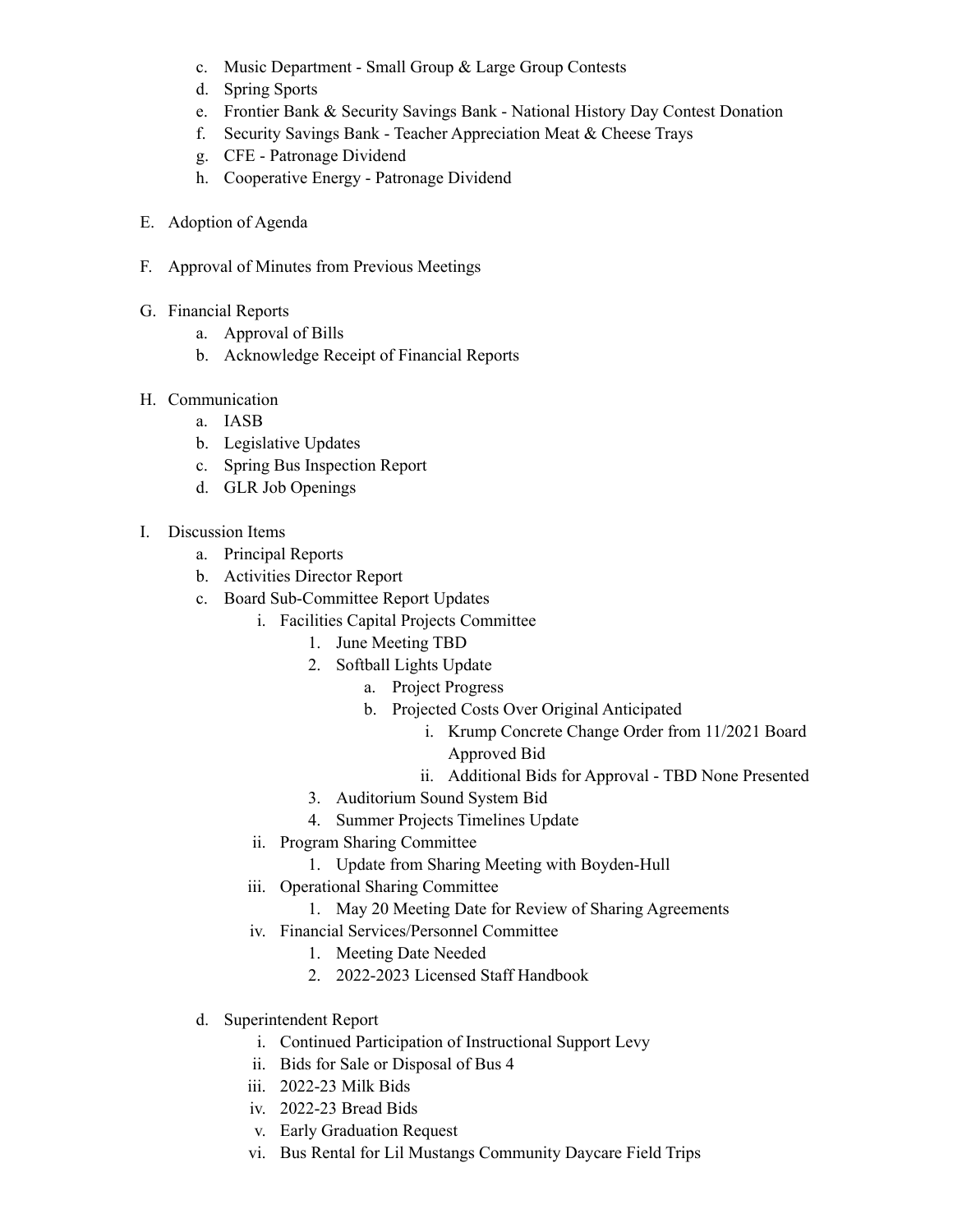- vii. 2022-2023 Parent Student Handbook
- viii. Children's Home Society Tuition Agreement
- ix. Lunch Program Online Payment Flat Rate Fee
- x. Conference Affiliation Statement No Discussion & No Action To Be Taken

### J. Personnel

- a. Resignations
	- i. Bridget Dickmann Head Custodian/Maintenance
	- ii. Julie Ver Steeg Paraprofessional
	- iii. Alex Bonestroo Seasonal Building & Grounds
	- iv. Amanda Trei Special Education Teacher
	- v. Kimberly Medlin Food Service
	- vi. Bret Sherkenbach Business Instructor
- b. Recommendations for Hire
	- i. Julia Storm Summer Rec Coordinator
	- ii. Mitzi Wynia Credit Recovery
	- iii. Nastleen Lewi Substitute Food Service
	- iv. Nastleen Lewi Summer Part-Time Custodian

### K. Policy Review

- a. Scheduled Review
	- i. Policy 606.01 Class Size Class Grouping
	- ii. Policy 606.04 Student Production of Materials and Services
	- iii. Policy 607.01 Student Guidance and Counseling Program
- b. First Readings
	- i. Policy 605.06 Internet Appropriate Use
	- ii. Policy 605.06 R1 Internet- Appropriate Use Regulation
	- iii. Policy 605.06 E1 Internet Access Permission Letter to Parents
	- iv. Policy 605.06 E2 Internet Appropriate Use Violation Notice
	- v. Policy 605.03 Animals in the Classroom
	- vi. Policy 606.05 Student Field Trips and Excursions
	- vii. Policy 606.06 Insufficient Classroom Space
	- viii. Policy 607.02 Student Health Services
	- ix. Policy 607.02 R1 Student Health Services Administrative Regulation
- L. Comments/Clarifications on Consent Agenda (Consent items to be withdrawn, abstentions, etc.)
- M. Action Items
	- a. Consider Approval of Instructional Support Levy Continued Participation
- N. Consent Agenda
	- a. Consider Approval of Krump Concrete Change Order for Softball Lights Project
	- b. Consider Approval of Auditorium Sound System Bid
	- c. Consider Approval of 2022-2023 Licensed Staff Handbook
	- d. Consider Approval of Bids for Sale or Disposal of Bus 4
	- e. Consider Approval of 2022-23 Milk Bids
	- f. Consider Approval of 2022-23 Bread Bids
	- g. Consider Approval of Early Graduation Request
	- h. Consider Approval of School Bus Rental by Lil Mustangs Community Daycare